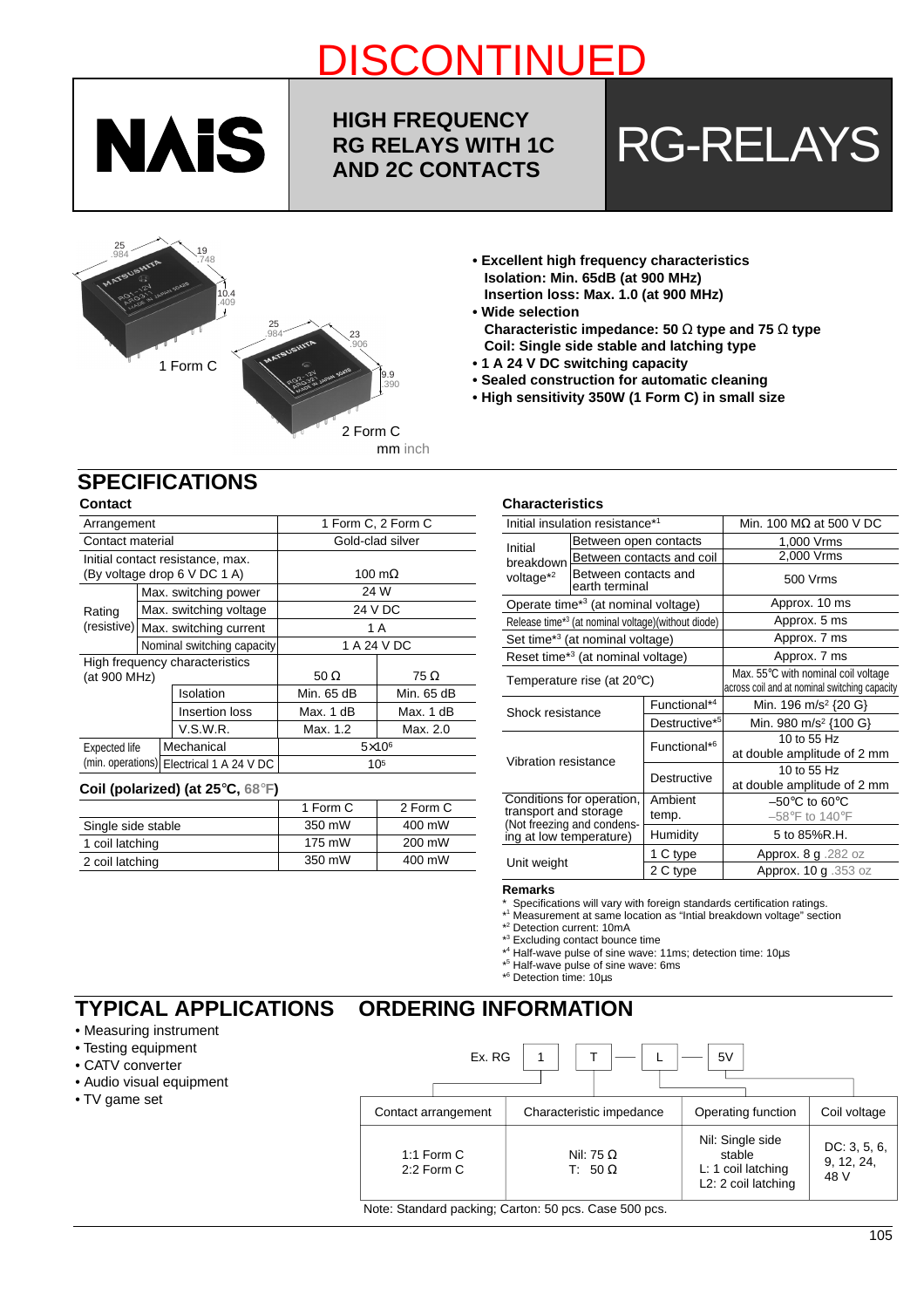## **TYPES ANE COIL DATA (at 20°C 68°F)** RG

**1 Form C**

#### **Single side stable**

| Part No.                          | Nominal<br>voltage<br>V DC | Pick-up<br>voltage, max.<br>V DC | Drop-out<br>voltage, min.<br>V DC | Coil<br>resistance,<br>$\Omega$ (±10%) | Nominal<br>operating<br>current. mA | Nominal<br>operating<br>power, mW | Maximum<br>allowable<br>voltage, V DC<br>(40°C 104°F) |
|-----------------------------------|----------------------------|----------------------------------|-----------------------------------|----------------------------------------|-------------------------------------|-----------------------------------|-------------------------------------------------------|
| <b>RG1-3V</b><br>RG1T-3V          | 3                          | 2.4                              | 0.3                               | 25.7                                   | 117                                 | 350                               | 3.6                                                   |
| <b>RG1-5V</b><br>RG1T-5V          | 5                          | 4.0                              | 0.5                               | 71.4                                   | 70                                  | 350                               | 6.0                                                   |
| <b>RG1-6V</b><br>RG1T-6V          | 6                          | 4.8                              | 0.6                               | 103                                    | 58.3                                | 350                               | 7.2                                                   |
| <b>RG1-9V</b><br>RG1T-9V          | 9                          | 7.2                              | 0.9                               | 231                                    | 38.9                                | 350                               | 10.8                                                  |
| <b>RG1-12V</b><br><b>RG1T-12V</b> | 12                         | 9.6                              | 1.2                               | 411                                    | 29.2                                | 350                               | 14.4                                                  |
| <b>RG1-24V</b><br><b>RG1T-24V</b> | 24                         | 19.2                             | 2.4                               | 1,646                                  | 14.6                                | 350                               | 28.8                                                  |
| <b>RG1-48V</b><br><b>RG1T-48V</b> | 48                         | 38.4                             | 4.8                               | 6,583                                  | 7.3                                 | 350                               | 57.6                                                  |

#### **1 coil latching**

| Part No.                       | Nominal<br>voltage<br>V DC | Set and reset<br>voltage,<br>$V$ DC (max.) | Coil<br>resistance,<br>$\Omega$ (±10%) | Nominal<br>operating<br>current. mA | Nominal<br>operating<br>power, mW | Maximum<br>allowable<br>voltage, V DC<br>(40°C⊂104°F) |
|--------------------------------|----------------------------|--------------------------------------------|----------------------------------------|-------------------------------------|-----------------------------------|-------------------------------------------------------|
| <b>RG1-L-3V</b><br>RG1T-L-3V   | 3                          | 2.4                                        | 51.4                                   | 58.3                                | 175                               | 3.6                                                   |
| <b>RG1-L-5V</b><br>RG1T-L-5V   | 5                          | 4.0                                        | 142.8                                  | 35                                  | 175                               | 6.0                                                   |
| <b>RG1-L-6V</b><br>RG1T-L-6V   | 6                          | 4.8                                        | 206                                    | 29.2                                | 175                               | 7.2                                                   |
| <b>RG1-L-9V</b><br>RG1T-L-9V   | 9                          | 7.2                                        | 462                                    | 19.4                                | 175                               | 10.8                                                  |
| RG1-L-12V<br>RG1T-L-12V        | 12                         | 9.6                                        | 822                                    | 14.6                                | 175                               | 14.4                                                  |
| RG1-L-24V<br><b>RG1T-L-24V</b> | 24                         | 19.2                                       | 3,292                                  | 7.3                                 | 175                               | 28.8                                                  |
| RG1-L-48V<br><b>RG1T-L-48V</b> | 48                         | 38.4                                       | 13,166                                 | 3.6                                 | 175                               | 57.6                                                  |

#### **2 coil latching**

|                                | Nominal         | Set and reset           | Coil resistance, $\Omega$ ( $\pm$ 10%) |        | Nominal                  | Nominal                | Maximum<br>allowable                               |
|--------------------------------|-----------------|-------------------------|----------------------------------------|--------|--------------------------|------------------------|----------------------------------------------------|
| Part No.                       | voltage<br>V DC | voltage,<br>V DC (max.) | Coil 1                                 | Coil 2 | operating<br>current, mA | operating<br>power, mW | voltage, V DC<br>$(40^{\circ}$ C 104 $^{\circ}$ F) |
| RG1-L2-3V<br>RG1T-L2-3V        | 3               | 2.4                     | 25.7                                   | 25.7   | 117                      | 350                    | 3.6                                                |
| RG1-L2-5V<br><b>RG1T-L2-5V</b> | 5               | 4.0                     | 71.4                                   | 71.4   | 70                       | 350                    | 6.0                                                |
| RG1-L2-6V<br><b>RG1T-L2-6V</b> | 6               | 4.8                     | 103                                    | 103    | 58.3                     | 350                    | 7.2                                                |
| RG1-L2-9V<br><b>RG1T-L2-9V</b> | 9               | 7.2                     | 231                                    | 231    | 38.9                     | 350                    | 10.8                                               |
| RG1-L2-12V<br>RG1T-L2-12V      | 12              | 9.6                     | 411                                    | 411    | 29.2                     | 350                    | 14.4                                               |
| RG1-L2-24V<br>RG1T-L2-24V      | 24              | 19.2                    | 1.646                                  | 1.646  | 14.6                     | 350                    | 28.8                                               |
| RG1-L2-48V<br>RG1T-L2-48V      | 48              | 38.4                    | 6,583                                  | 6,583  | 7.3                      | 350                    | 57.6                                               |

#### **2 Form C**

#### **Single side stable**

| Part No.                          | Nominal<br>voltage<br>V DC | Pick-up<br>voltage, max.<br>V DC | Drop-out<br>voltage, min.<br>V DC | Coil<br>resistance,<br>$\Omega$ (±10%) | Nominal<br>operating<br>current, mA | Nominal<br>operating<br>power, mW | <b>Maximum</b><br>allowable<br>voltage, V DC<br>$(40^{\circ}$ C 104 $^{\circ}$ F) |
|-----------------------------------|----------------------------|----------------------------------|-----------------------------------|----------------------------------------|-------------------------------------|-----------------------------------|-----------------------------------------------------------------------------------|
| <b>RG2-3V</b><br>RG2T-3V          | 3                          | 2.4                              | 0.3                               | 22.5                                   | 133                                 | 400                               | 3.6                                                                               |
| <b>RG2-5V</b><br>RG2T-5V          | 5                          | 4.0                              | 0.5                               | 62.5                                   | 80                                  | 400                               | 6.0                                                                               |
| <b>RG2-6V</b><br>RG2T-6V          | 6                          | 4.8                              | 0.6                               | 90                                     | 66.7                                | 400                               | 7.2                                                                               |
| <b>RG2-9V</b><br>RG2T-9V          | 9                          | 7.2                              | 0.9                               | 202.5                                  | 44.4                                | 400                               | 10.8                                                                              |
| <b>RG2-12V</b><br><b>RG2T-12V</b> | 12                         | 9.6                              | 1.2                               | 360                                    | 33.3                                | 400                               | 14.4                                                                              |
| <b>RG2-24V</b><br><b>RG2T-24V</b> | 24                         | 19.2                             | 2.4                               | 1,440                                  | 16.7                                | 400                               | 28.8                                                                              |
| <b>RG2-48V</b><br><b>RG2T-48V</b> | 48                         | 38.4                             | 4.8                               | 5,760                                  | 8.3                                 | 400                               | 57.6                                                                              |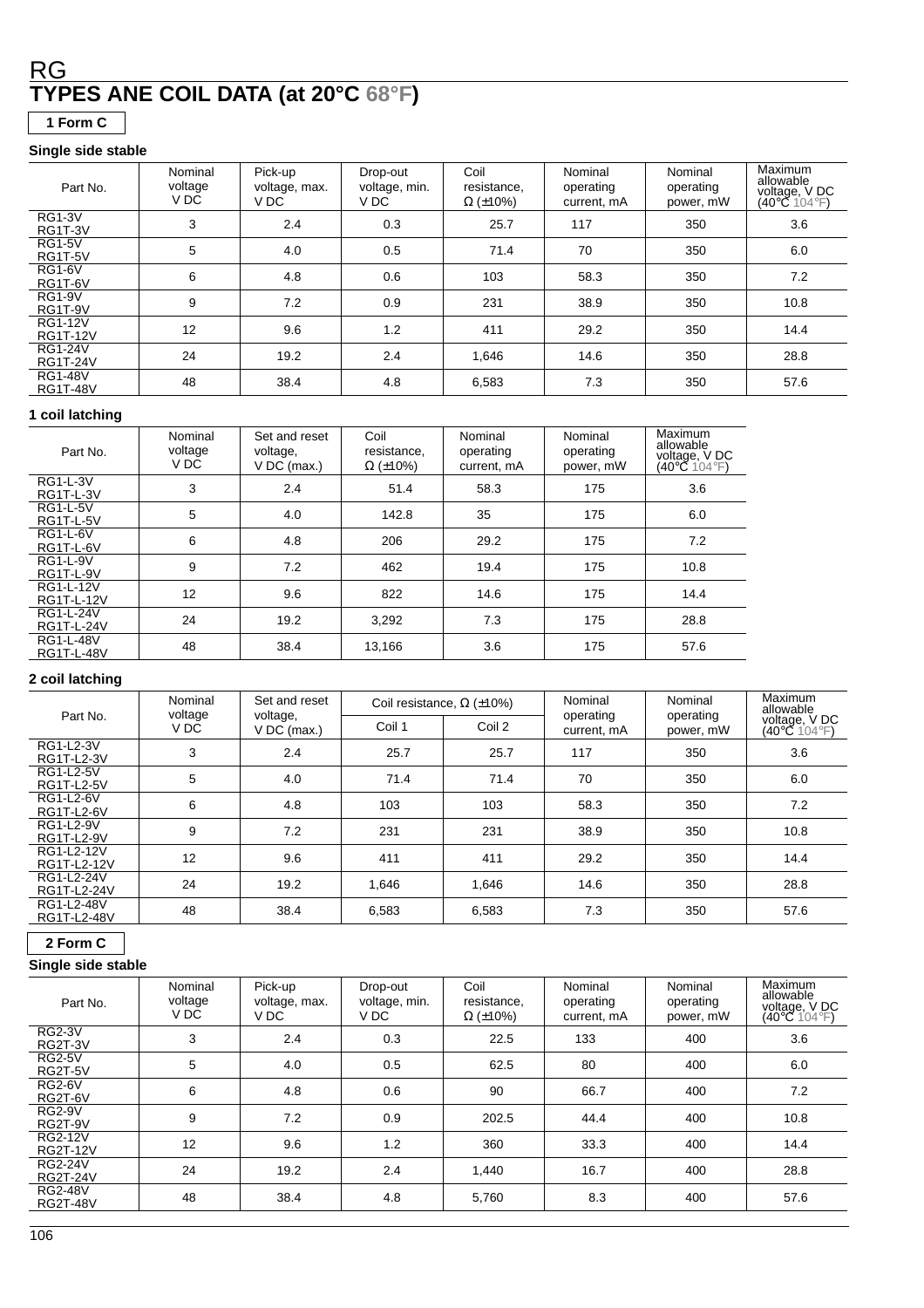#### **1 coil latching**

| Part No.                       | Nominal<br>voltage<br>V DC | Set and reset<br>voltage,<br>$V$ DC (max.) | Coil<br>resistance,<br>$\Omega$ (±10%) | Nominal<br>operating<br>current, mA | Nominal<br>operating<br>power, mW | Maximum<br>allowable<br>voltage, V DC<br>(40°C 104°F) |
|--------------------------------|----------------------------|--------------------------------------------|----------------------------------------|-------------------------------------|-----------------------------------|-------------------------------------------------------|
| <b>RG2-L-3V</b><br>RG2T-L-3V   | 3                          | 2.4                                        | 45                                     | 66.7                                | 200                               | 3.6                                                   |
| <b>RG2-L-5V</b><br>RG2T-L-5V   | 5                          | 4.0                                        | 125                                    | 40                                  | 200                               | 6.0                                                   |
| RG2-L-6V<br>RG2T-L-6V          | 6                          | 4.8                                        | 180                                    | 33.3                                | 200                               | 7.2                                                   |
| <b>RG2-L-9V</b><br>RG2T-L-9V   | 9                          | 7.2                                        | 405                                    | 22.2                                | 200                               | 10.8                                                  |
| RG2-L-12V<br>RG2T-L-12V        | 12                         | 9.6                                        | 720                                    | 16.7                                | 200                               | 14.4                                                  |
| RG2-L-24V<br>RG2T-L-24V        | 24                         | 19.2                                       | 2,880                                  | 8.3                                 | 200                               | 28.8                                                  |
| RG2-L-48V<br><b>RG2T-L-48V</b> | 48                         | 38.4                                       | 11,520                                 | 4.2                                 | 200                               | 57.6                                                  |

#### **2 coil latching**

|                                       | Nominal         | Set and reset           |        | Coil resistance, $\Omega$ ( $\pm$ 10%) | Nominal                  | Nominal                | Maximum<br>allowable                   |
|---------------------------------------|-----------------|-------------------------|--------|----------------------------------------|--------------------------|------------------------|----------------------------------------|
| Part No.                              | voltage<br>V DC | voltage,<br>V DC (max.) | Coil 1 | Coil 2                                 | operating<br>current. mA | operating<br>power, mW | voltage, V DC<br>$(40^{\circ}C$ 104°F) |
| RG2-L2-3V<br>RG2T-L2-3V               | 3               | 2.4                     | 22.5   | 22.5                                   | 133                      | 400                    | 3.6                                    |
| RG2-L2-5V<br><b>RG2T-L2-5V</b>        | 5               | 4.0                     | 62.5   | 62.5                                   | 80                       | 400                    | 6.0                                    |
| <b>RG2-L2-6V</b><br><b>RG2T-L2-6V</b> | 6               | 4.8                     | 90     | 90                                     | 66.7                     | 400                    | 7.2                                    |
| RG2-L2-9V<br><b>RG2T-L2-9V</b>        | 9               | 7.2                     | 203    | 202.5                                  | 44.4                     | 400                    | 10.8                                   |
| RG2-L2-12V<br>RG2T-L2-12V             | 12              | 9.6                     | 360    | 360                                    | 33.3                     | 400                    | 14.4                                   |
| RG2-L2-24V<br>RG2T-L2-24V             | 24              | 19.2                    | 1.440  | 1,440                                  | 16.7                     | 400                    | 28.8                                   |
| RG2-L2-48V<br>RG2T-L2-48V             | 48              | 38.4                    | 5,760  | 5,760                                  | 8.3                      | 400                    | 57.6                                   |

## **DIMENSIONS** mm inch







Schematic (Bottom view)



Single side stable



18

 $-516$ 

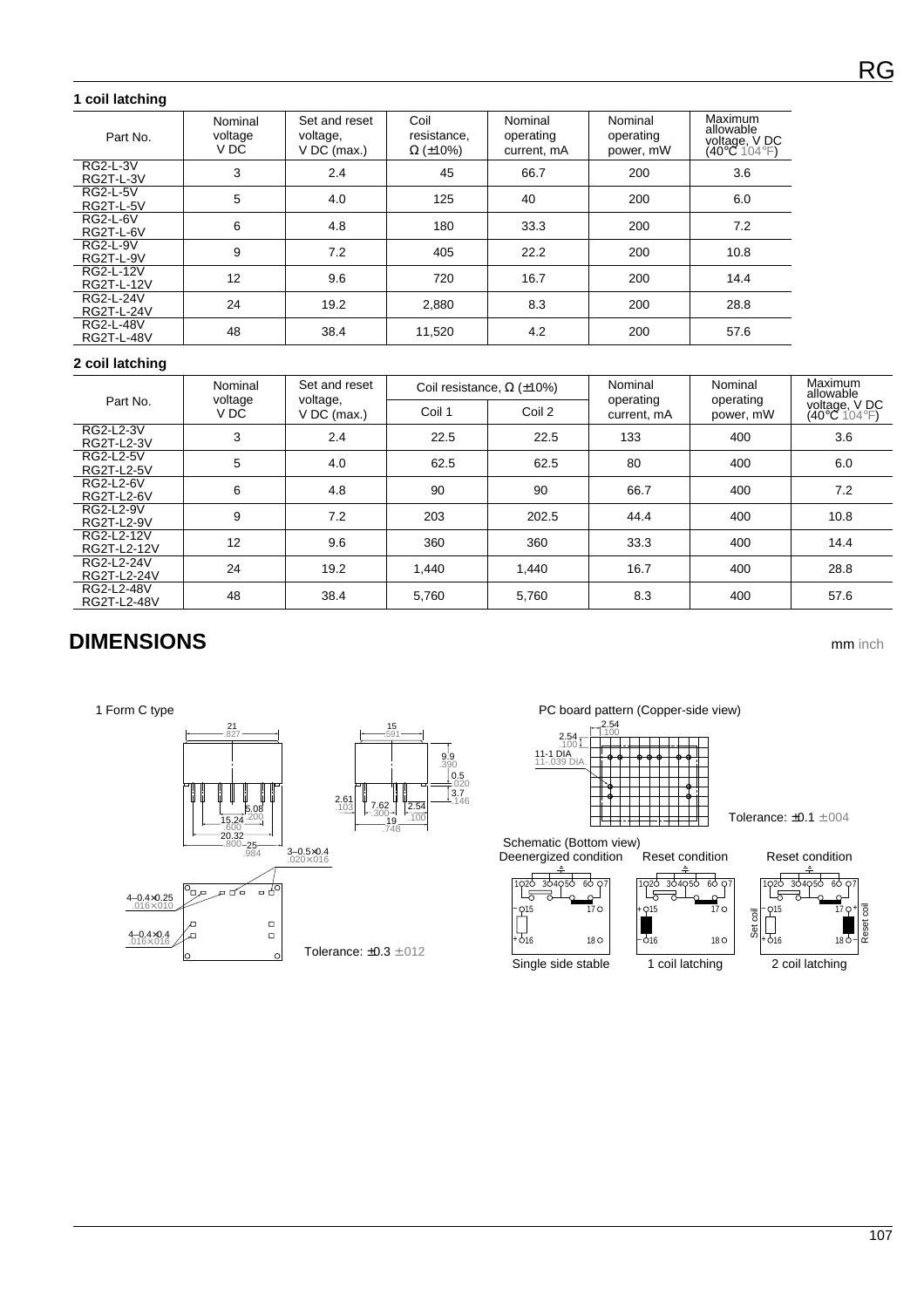2 Form C type

#### mm inch



## **REFERENCE DATA**

1. Isolation

RG2-12V 75 Ω characteristic impedance



#### RG2T-12V 50 Ω characteristic impedance



2. Insertion loss

RG2-12V 75 Ω characteristic impedance



#### RG2T-12V 50 Ω characteristic impedance

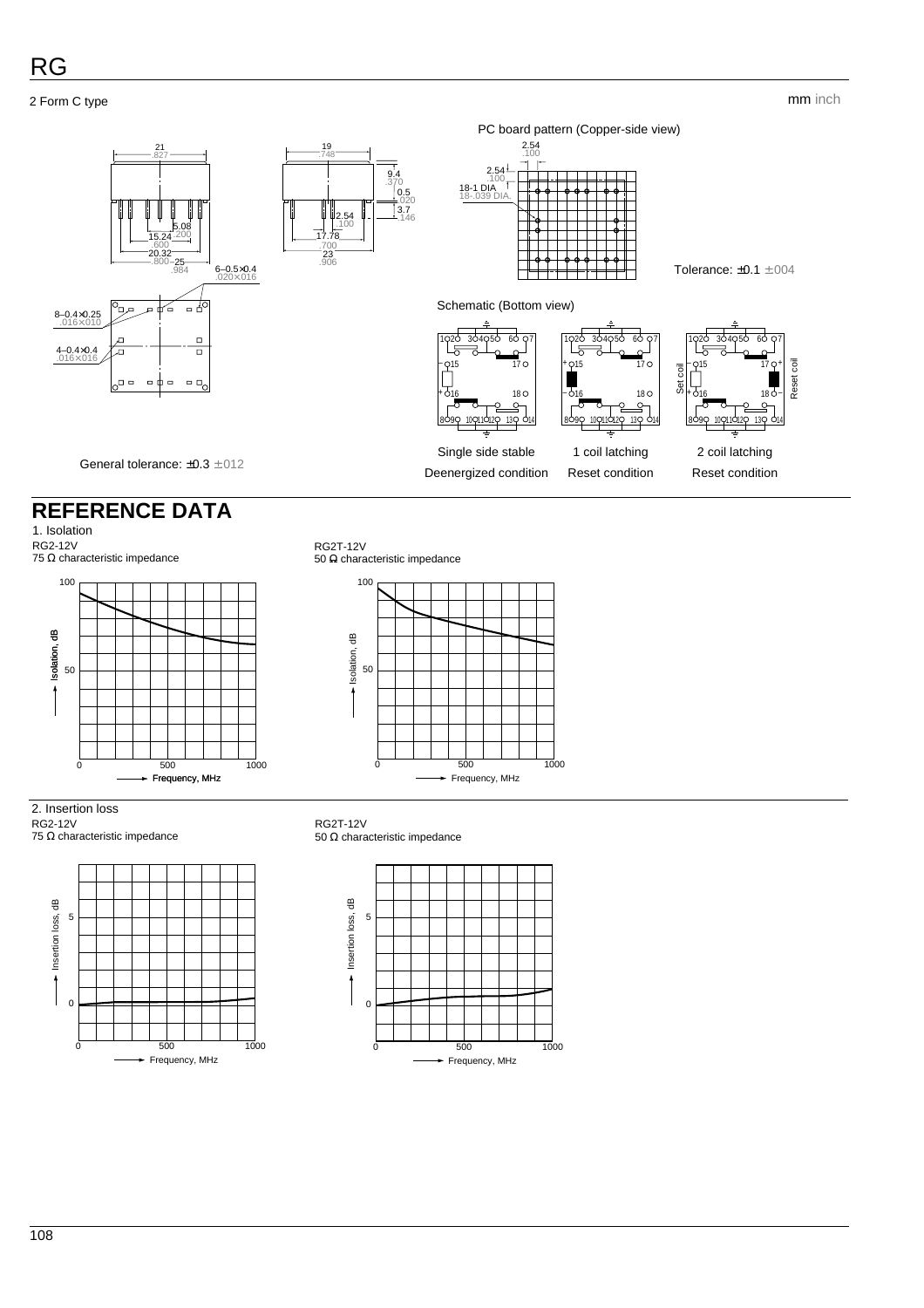3. Return loss RG2-12V

100

50

Return loss, dB

Return loss, dB







4-(4). Set and reset time (2C) RG2-L2-12V 6 pcs.







5-(2). Bounce time (2C)

RG2-L2-12V 100 pcs. Nominal voltage is applied.





RG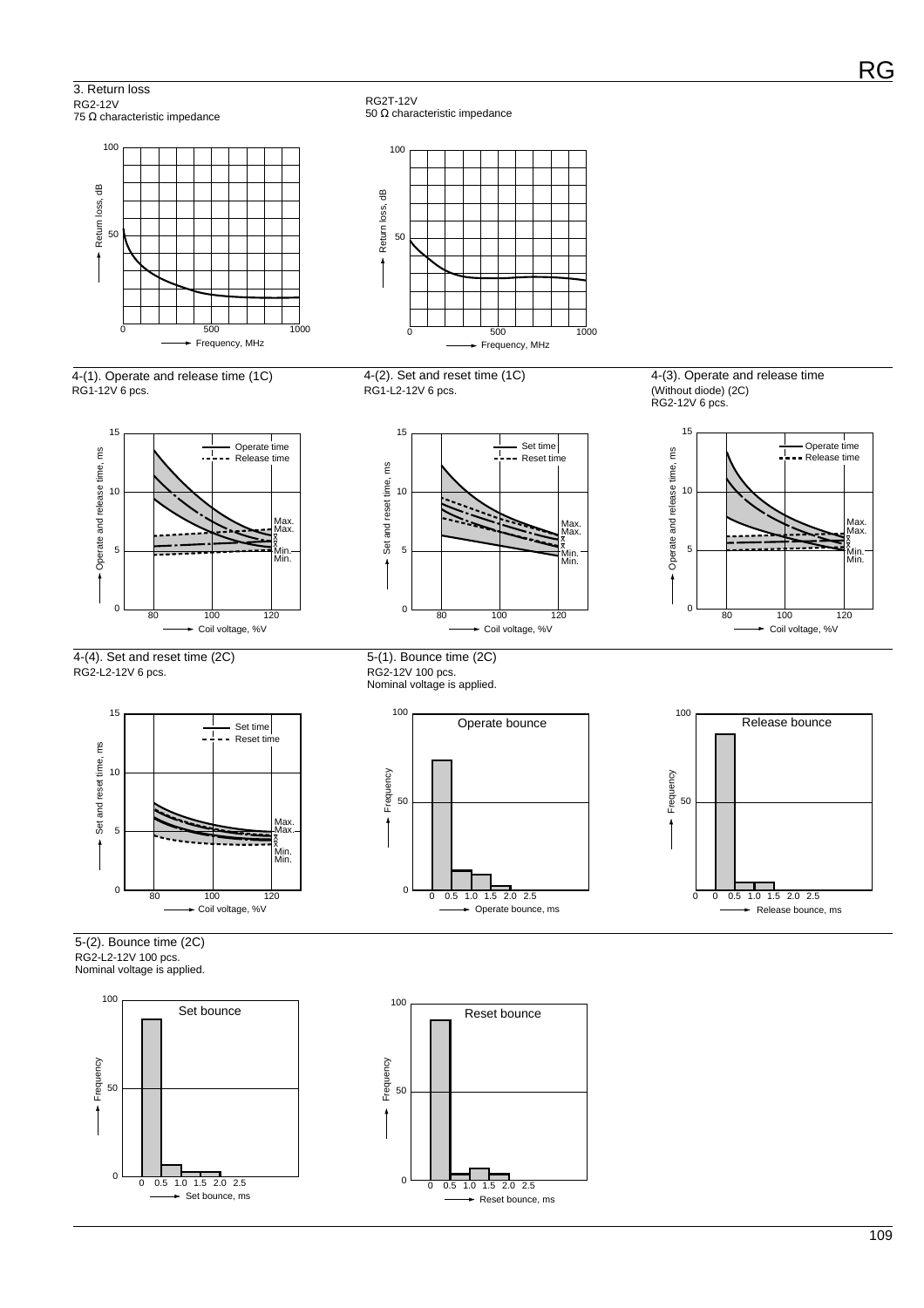RG

6-(1). Mechanical life (1C) RG1-12V 12 pcs.









x x Max. Min. Min.

∍

Max.

7-(2). Electrical life (1 A 24 V DC resistive load) RG2-12V 6 pcs.

8

10









RG1-L2-12V 5 pcs.



8-(2). Rate of change in pick-up and dropout voltage (2C)<br>RG2-12V 5 pcs.



RG2-L2-12V 5 pcs.